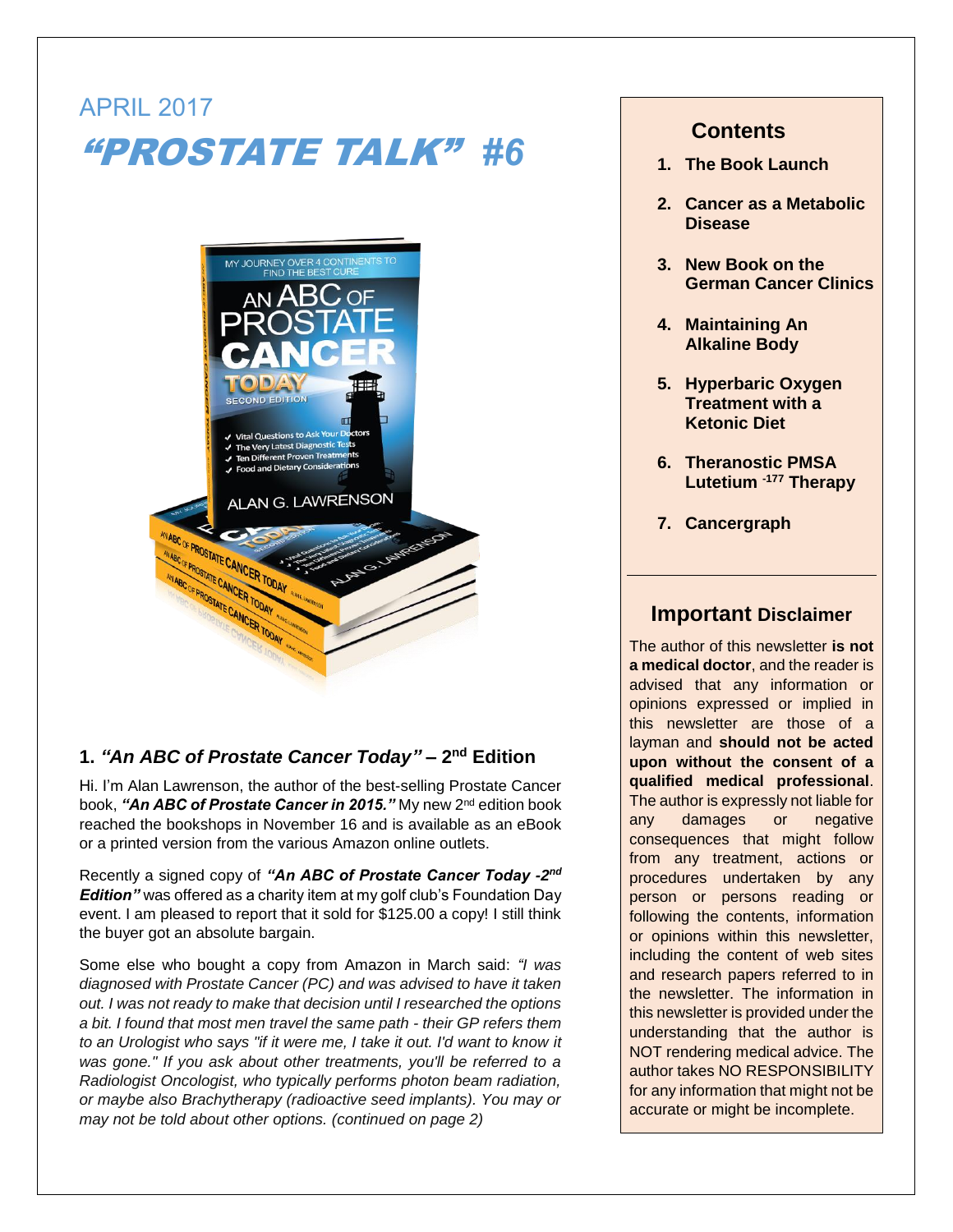*Since no one can make this decision for you, it's up to you to research and become informed. If you do not, you'll be following thousands of other men who have been cured of PC and deal with the affects. If you do, you'll find many other options, many of which offer similar rates of cure but with much different and potentially better side effects. If you want to research all the options, what they are like, what's their cure rate, side effects, availability, associated costs, etc., then cut to the chase and get this book. I spent hundreds of hours reading research reports, medical blogs and cancer forums along with many hours talking directly to men who have had various treatments. This book not only sums up everything I learned but adds much more. Many suggested Dr Patrick Walsh's "Guide to Surviving Prostate Cancer", but IMHO this book is MUCH better. One caveat to note: both Alan Lawrenson and myself admit that having a radical prostatectomy was not the preferred path. If you are considering that approach, then by all means, read Dr Walsh's book - it's what he does. If you put value on studies and cure rates for other treatments, then save yourself time, money and frustration - read this book!*

#### **2. Cancer as a Metabolic Disease**

There is a growing number of top medical researchers who are dusting off *the metabolic theory of cancer* as proposed by Dr Otto Warburg, who won a Nobel Prize for this work, in 1933.

Travis Christofferson in his book *"Tripping over the Truth"* said:

*"The metabolic theory states that cancer originates from damage to the cell's capacity to generate energy with oxygen (oxidative energy production), with a concurrent increase in energy generation without oxygen. Oxidative energy production takes place in a cellular organelle called the mitochondria. The mitochondria are known as the cellular "power plant." The metabolic theory of cancer contends that cancer begins with damage to the mitochondria. The cell is then forced to shift energy production to fermentation in order to survive. It is telling that this one feature of cancer, damaged mitochondria and increased*  fermentation is present in all cancer types. Also telling is the fact that *the greater the degree of fermentation displayed by a given cancer, the more aggressive the cancer.* 

So what does all this mean to the average Prostate Cancer sufferer? It explains why diet is so important to cancer patients. It is essential to limit ones intake of sugar (in all its formats) to prevent the sugar 'feeding' the cancer cells craving for sugar so as to support its production of energy by fermentation. It also explains the importance of oxygenation of the body by exercise, diet, supplementation, intravenous Vitamin C and glutathione, etc.

#### **3. New Book on the German Cancer Clinics**

In my book, I refer to a book titled *"German Cancer Breakthroughs – A Guide to Top Clinics"* by Andrew Scholberg. Published in 2011 by Online Publishing & Marketing, LLC, it reviews the treatments available from about a dozen German and Swiss clinics.

My brother who has recurrent metastatic castration resistant prostate cancer recently spent three weeks undergoing hyperthermia and other

therapies at an integrative cancer centre in Melbourne, Australia. Due to poorly functioning kidneys he was not able to enjoy high dose intravenous Vitamin C therapy which would have been likely to reduce his cancer load significantly. It became clear that the wider range of therapies available in the German clinics might offer him better options to overcome his present diagnosis.

It was pleasing to see a new updated version (3rd Edition) of this guide came available last month. Go to [www.CancerDefeated.com.](http://www.cancerdefeated.com/)

## **4. Maintaining An Alkaline Body**

It is essential for both cancer prevention and cancer eradication to maintain the body's pH level in an alkaline state, i.e. over pH 7.0. In fact, the body pH should be maintained at between 7.3 and 7.4. Most people with poor diets see their pH below 7, which sees their bodies acidic. Cancer cells thrive in such an environment, but die in an alkaline environment. To repeat: *it is essential to maintain an alkaline body state.* How do we achieve this? By doing something similar to the following:

Change the diet by eliminating the 'bad guy' foods referred to earlier and stepping up the intake of the 'good guy' foods.

An early morning glass of water with sodium bicarbonate (one teaspoon) as well as taking magnesium and potassium supplements help the alkalizing process, as does a lemon a day squeezed into a glass of water.

I came across a new supplement called pH ADJUST a few days back. I await my first supply. More details at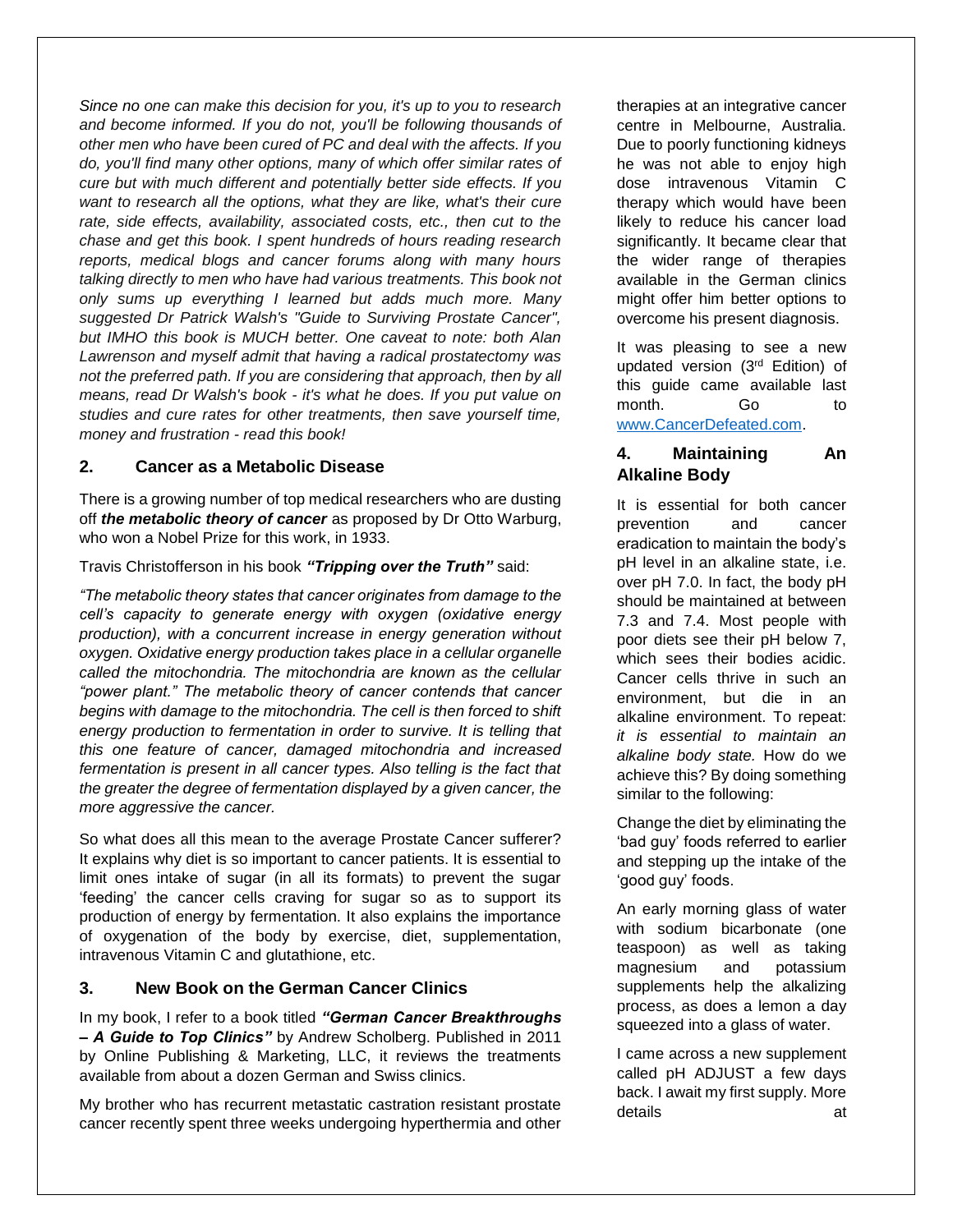[www.integratedhealth.com/supplements/special-formulas/ph](http://www.integratedhealth.com/supplements/special-formulas/ph-adjust.html/)[adjust.html/.](http://www.integratedhealth.com/supplements/special-formulas/ph-adjust.html/) I was introduced to this product by Dr Mark Sircus at

#### [http://drsircus.com/general/bicarb-magical-mineral-supplement.](http://drsircus.com/general/bicarb-magical-mineral-supplement)

#### **5. Hyperbaric Oxygen Treatment with a Ketonic Diet**

Cancer cells exist in an oxygen-less environment. To create the necessary energy to grow they resort to a process called fermentation. This inefficient process produces only about 7% of the energy output of a healthy cell. The cancerous cell has a huge appetite for glucose and other sugars to feed the fermentation process. Normal cells give off carbon dioxide  $(CO<sub>2</sub>)$  during the respiration process whereas cancer cells give off lactic acid. This release of  $CO<sub>2</sub>$  assists the blood's haemoglobin to transfer oxygen throughout the body. Lactic acid impedes this process.

There are many reasons why healthy cells become starved of oxygen and become cancerous. What is important is that the body is 'fully oxygenated' all the time to prevent healthy cells becoming cancerous and to kill cancerous cells by saturating them with oxygen, which leads to their death or repair back to healthy cells.

Other oxygen treatments covered in my book include Exercise with Oxygen (EWOT), Ozone and Hydrogen Peroxide.

A golfing friend of mine whose brother-in-law (Jim) has metastatic prostate cancer asked me recently what I thought of hyperbaric oxygen therapy (HBOT). Apparently with chemo not providing sustainable benefits, Jim's medical team judged that he might benefit from a series of exposures to hyperbaric oxygen. Jim's treatment saw him exposed to a 100% pure oxygen environment at twice normal atmospheric pressure for four hours three times a week for three weeks. He was advised the purpose of the treatment was to stimulate the body's immune system to attack the cancer. Outcome: Inconclusive to date.

HBOT and EWOT are considered not to be as effective as are ozone and/or hydrogen peroxide therapies, as oxygen, even under pressure, is not a strong enough oxidizing agent as is hydrogen peroxide and ozone. Ozone being the stronger oxidizer of the two. Remember the enzymatic protective coating of cancer cells is non-existent or is underdeveloped, thus exposing them to the killing power of strong oxidizing agents like ozone and hydrogen peroxide.

In a multi-faceted recent study, researchers used a Ketogenic Diet (KD) along with three 90 minute sessions of HBOT per week. Under normal conditions just 8 per cent of the mice with metastatic cancer survive. The conclusions state that: a *'KD alone significantly decreased blood glucose, slowed tumour growth, and increased mean survival time by 56.7% in mice with systemic metastatic cancer. While HBO2T alone did not influence cancer progression, combining the KD with HBO2T elicited a significant decrease in blood glucose, tumour growth rate, and 77.9% increase in mean survival time compared to controls'*.

It is hoped that the present Marsden Hospital clinical trial might eventually confirm the efficacy of a ketonic low carb diet combined with hyperbolic oxygen therapy.

## **6. Theranostic PMSA Lutetium -177 Therapy**

(My book *"An ABC of Prostate Cancer Today – 2 nd Edition"* was meticulously researched and written to present, the state-ofthe-art of prostate cancer science and treatment when it went to press in 6 months ago. A look at the reviews of the book on Amazon and the one included on the front page of this newsletter, highlight the quality of the book.

However, science and medical research doesn't stand still, with new progress being made almost on a daily basis. *(Why buy PCa books that were written years ago???).* It is for this reason that I continue to research the science and treatment of prostate cancer on a daily basis and publish new information as they become available. What follows under the above heading is one new development that has already seen some hundreds of metastatic cancer patients being treated in Australia.)

Theranostics is a new emerging field of medicine which combines specific targeted therapy based on specific targeted diagnostic tests. Lutetium-177 PSMA Therapy, or Prostate-Specific Membrane Antigen Therapy, is treatment that is used for people with advanced prostate cancer. Other radioactive isotopes are used for other types of cancer.

PSMA is a type of protein located on the surface of a cell and is naturally found on the prostate gland. In someone with prostate cancer, an increased amount of PSMA cell surface receptor is present. If the prostate cancer has spread to other parts of the body (i.e. metastasised) the PSMA will also appear in those areas. Lutetium-177 PSMA